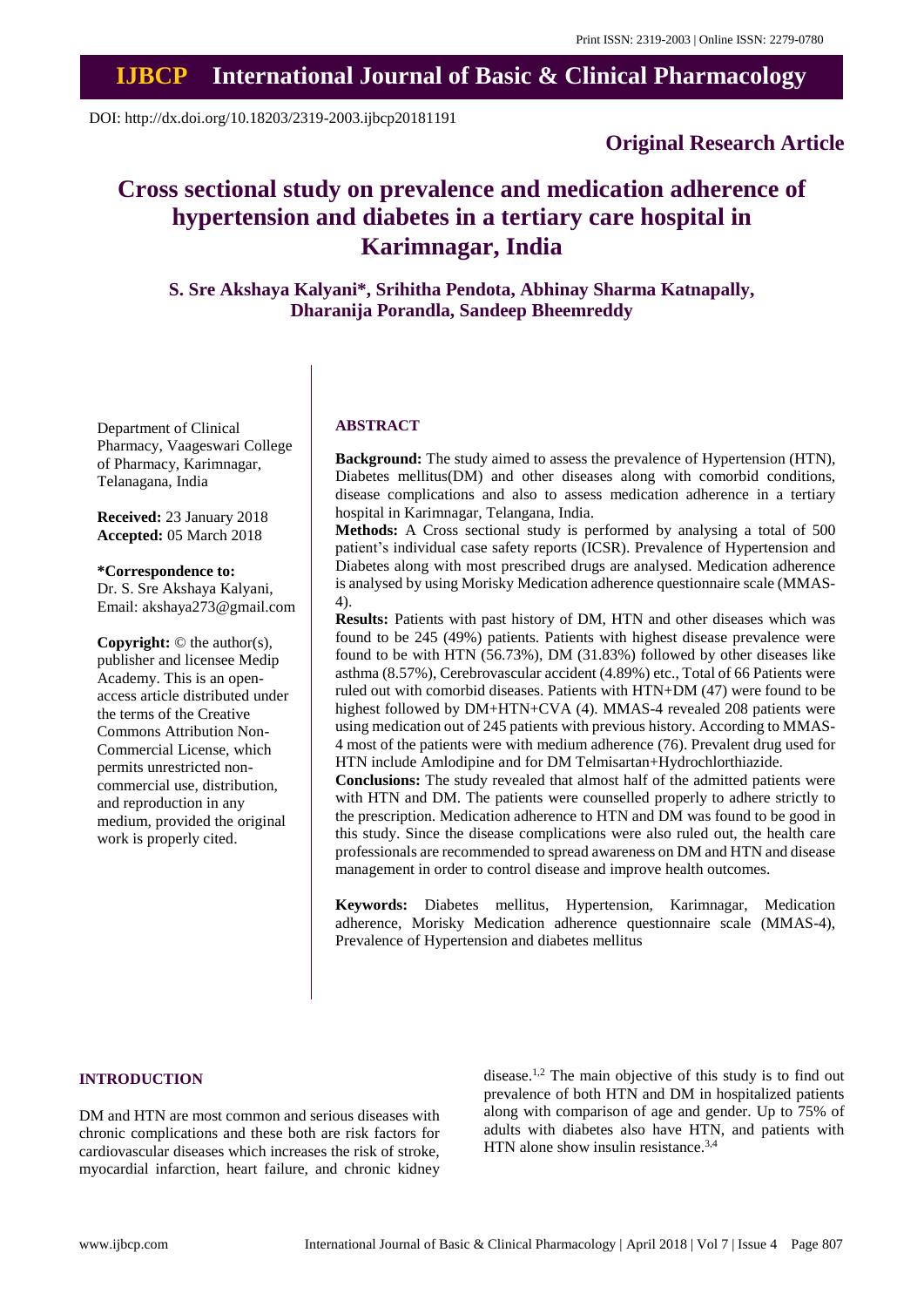Data from many epidemiologic sources suggest that the prevalence of HTN in patients with DM is approximately 1.5-2.0 times greater than in non diabetic population. 3 Thus, HTN and DM are common, interlinked diseases that share a significant underlying risk factors (including ethnicity, familial, dyslipidemia, and lifestyle determinants) and complications. 5-7 Along with prevalence of HTN and DM, we also studied the complications of both the diseases. Different complications like Cerebrovascular accident (CVA), diabetic nephropathy (DN), Chronic kidney disease (CKD), Deep vein thrombosis (DVT) etc. are observed. 8-10

One of the most important issue in the effective treatment of Sub chronic and chronic illnesses is patient medication adherence to prescribed medications. 10-12

Adherence is the degree to which a person's behaviour coincides with medical advice. 13-16 Adherence to prescribed medicines is a way to improve one's health, but patients may or may not adhere to the prescriptions. In this study medication adherence is measured using MMAS-4 questionnaire and details were noted.17-20

## **METHODS**

A Prospective (Cross sectional) observational study was performed in a tertiary care hospital with 500 patients. Study Sampling involved patients with or without previous medical history who are hospitalized.

The factors that were took into consideration include Age and gender effect on disease onset and prolongation, Prevalence of diseases, Comorbid conditions, Medication adherence, Disease Complications, Prevalent drug prescribed to treat HTN and DM.

The time period of this study is from July 2017 to January 2018 which is of 7 months.

## *Study population*

The participants of the study were taken from patients who were admitted to the in-patient setting of tertiary care hospital in Karimnagar. All the patients provided consent for the study. A total of 500 patients were recruited in the study.

#### *Inclusion criteria*

- Patients above age of 14 years
- All patients with past medical history i.e., DM, HTN, asthma, Thyroid etc.,
- Patients admitted with complications of the above diseases,
- Patients with multiple co-morbidities and those taking multiple medications for longer period of time,
- Only patients who are hospitalized during study period,

Patients of both genders.

### *Exclusion criteria*

- Patients of less than 14 years of age.
- Patients who are admitted in oncology department.
- Women who are admitted in gynaecology department.
- Patients with previous surgical history
- Patients with only any infectious disease previously like dengue, malaria etc.,
- Patients declining study participation.<sup>2</sup>

#### *Data collection*

Data were collected over a period of 7months of patients with and without HTN and DM patients. Individual case safety reports of all the patients were observed and the following data was obtained from each patient:

- 1. Demographic details- age, sex
- 2. Complaints of admission and present illness, final diagnosis
- 3. Medical and medication history
- 4. Habits- type of diet, smoking, alcohol consumption
- 5. Laboratory findings- serum biochemistry, blood pressure.
- 6. Morisky medication adherence scale (MMAS-4) questionnaire

## *Statistical analyse*

The results were given using XL sheet:

- 1. To stratify subjects according to presence or absence of past medical history
- 2. To find out the prevalence of both HTN and DM along with other diseases and complications like Asthma, Tuberculosis (TB), Hypothyroidism, Epilepsy, CVA, CKD, Chronic Obstructive Pulmonary disease (COPD), Diabetic nephropathy (DN), Myocardial infarction (MI), Chronic artery disease (CAD), Hyperthyroidism.
- 3. To find out the mean of Comorbid disease conditions like DM, HTN and vice-versa. DM, HTN with other complications like CVA, CKD, DN and DVT.
- 4. To find out percentage of disease complications
- 5. To check the percentage of medication adherence in the population
- 6. To analyze effect of gender on disease
- 7. To rule out the most prescribed drug for treating DM in the specific population

## **RESULTS**

Of the total population the percentage with past medical history are 255 (51%). Among which patients with HTN are 139 (54.5%), DM patients-75 (29.41%), Asthma patients-21 (8.23%), TB-14 (5.49%), Hypothyroidism-13 (5.09%), CVA-12 (4.7%), Epilepsy-11 (4.313%), CKD-07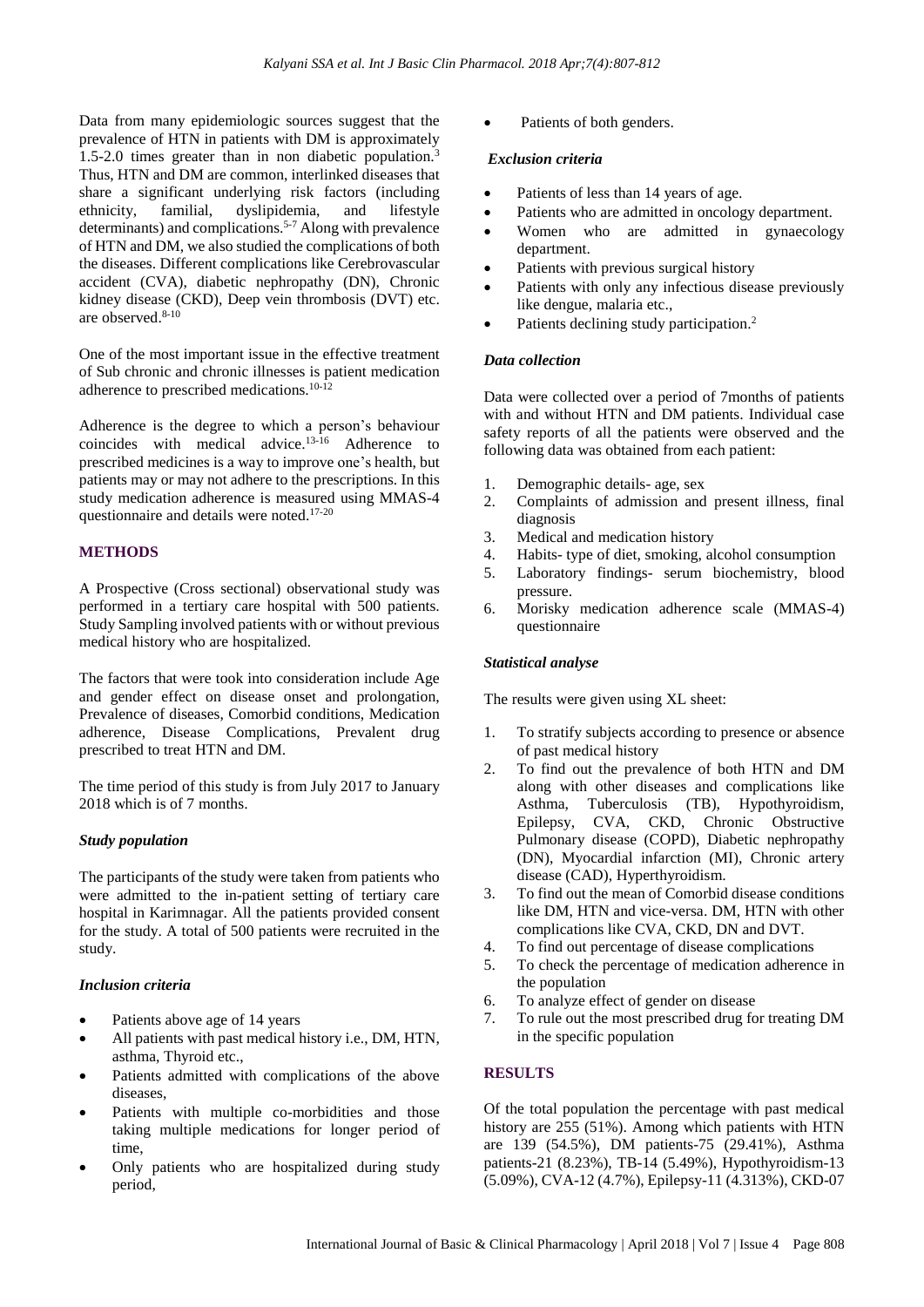(2.74%), COPD-04 (1.56%), DN-02 (0.78%), MI-02 (0.78%), CAD-01 (0.39%), Hyperthyroidism-01 (0.39%), Other diseases were present in 52 (20.39%) patients.

Disease complications were observed in 85 (33%) patients. The diseases with many complications include both HTN and DM with a percentage of 71.2%. In some cases, HTN lead to DM, where in some other cases DM lead to HTN. Other complications observed include diabetic foot, Diabetic nephropathy, Acute kidney injury, Chronic kidney disease, CVA, Deep vein thrombus, asthma lead to COPD in some cases.

MMAS-4 questionnaire was assessed and 76(36.53%) patients were found to be with Medium adherence(MA), 68(32.69%) patients with High adherence(HA), and 64 (25.09%) patients with low adherence(LA). Disease complications were observed mostly in low adherence patients.



**Figure 1: Percentage of population with or without medication history.**



 $(AS \rightarrow Asthma; \t EP \rightarrow Epilepsy; \t OT \rightarrow Other$  diseases; CKD->Chronic kidney disease; COPD->Chronic obstructive pulmonary disease;  $CVA \rightarrow Cerebrovascular$  accident; DM→Diabetes Mellitus; HTN→Hypertension;<br>TB→Tuberculosis: CAD→Chronic Artery Disease: TB→Tuberculosis; CAD→Chronic Artery Disease;  $DN\rightarrow D$ iabetic nephropathy; Hyper $\rightarrow$ Hyperthyroidism; Hypo $\rightarrow$ Hypothyroidism; MI $\rightarrow$ Myocardial Infarction)

## **Figure 2: Prevalence of DM and HTN along with other diseases.**



DVT $\rightarrow$ Deep Vein Thrombosis and Other abbreviations are already denoted.





 $Yes \rightarrow$  Patient population with disease complication.  $No \rightarrow$  Patient population without disease complication.





 $MMAS-4 \rightarrow$ Morisky medication adherence scale  $HA \rightarrow H$ igh adherence  $MA \rightarrow$ Medium adherence  $LA \rightarrow Low$  adherence

### **Figure 5: Adherence output using Morisky Medication adherence scale.**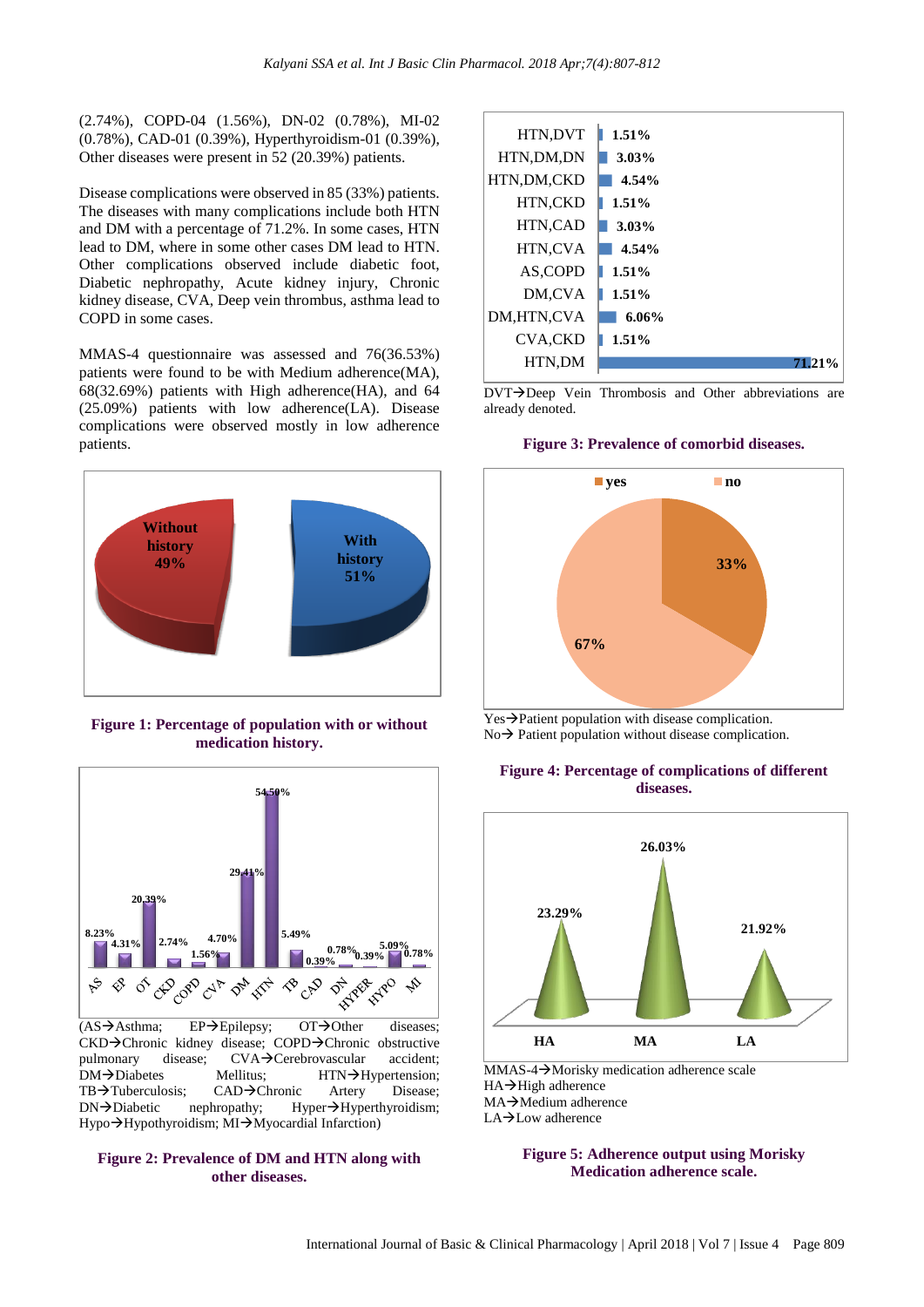

 $M \rightarrow$ Male

### **Figure 6: Effect of DM and HTN on gender distribution.**



## **Figure 7: Prevalent drugs prescribed to treat DM and HTN.**

The mean age of the population affected by HTN and DM include 55 years respectively and range of age including 37-80years.

The gender distribution of DM and HTN among females is 52.6% and males is 47.3% which shows that gender is nowhere a risk factor.

On an average we manage to get 173 patients medication histories of DM and HTN. Among 173 of them 23patients did not carry their previous prescriptions or medications. By the histories we got to know that Amlodipine and Telmisartan+Hydrochlorthiazide (14.70%), are the most prescribed drugs followed by Atenolol (13.7%), Glimepride+Metformin (11.7%), Telmisartan (9.8%), Metformin (9.8%), Insulin (9.1%), Glimepride (3.26%), Voglibose (3.26%), chlorthalidone (2.61%), Metoprolol (1.96%), Glibenclamide (1.96%), Cilnidipine (1.96%), Spirinolactone+Torsemide (0.65%).

#### **DISCUSSION**

In the prospective study performed as the subjects recruited were less in number, the patients with required histories were also less in number. The prevalence of DM and HTN was found to be 29.41% and 54.5% respectively in age group of 37-80 years. According to a study the overall prevalence of DM is found to be 16.63%. The prevalence of DM in percentage in different states of India were found to be as follows Maharashtra (39.8%), Delhi (32.5%), Tamil Nadu (40.3%), West Bengal (31.0%), Karnataka (34.5%) Andhra Pradesh (37.5%), Gujarat (28.9%) and Madhya Pradesh (33.7%). <sup>4</sup> The prevalence of type 2 DM has increased from 1.2% to 11% over last three decades. 4

According to Radhakrishnan et al, Several studies are in support of age - specific onset of DM. In this study most of the diabetics were in the age group were between 40 and 60 years. <sup>5</sup> The world prevalence of diabetes among adults (20-79 years age) will be 6.4%, affecting 285 million adults, in 2010, and may increase to 7.7%, and 439 million adults by 2030. Between 2010 and 2030, there will be a 69% increase in numbers of adults with diabetes in developing countries and a 20% increase in developed countries. <sup>7</sup> Yagiz uresin et al, conducted a double blind, multicenter trial on 837 patients with DM and HTN and conclude that Combination of aliskiren with ramipril provided great decrease in blood pressure. 11-15

According to a Review article performed by Anchala R et al, the overall prevalence for hypertension in India was 29.8%. 19-22 HTN is almost twice as frequent in patients with DM when compared with patients without disease. Conversely, recent data suggest that hypertensive persons are more predisposed to the development of diabetes than are normotensive persons. 23-25

In terms of compliance, degree of compliance decreases with increasing age, for several reasons. For example, most of the elderly have memory problems related to age, while most of elderly patients have vision and hearing problems that might increase the potential of mistakes in taking medications.26-28 Another problem with elderly is that most of them have comorbid conditions and are prescribed with several drugs at the same time which might be confusing to remember. 29-31

According to Chythra R Rao women were found to be more compliant to Prescription than men, but gender was not identified as a significant factor in other studies. 31-33

#### **CONCLUSION**

As the prevalence of HTN and DM were ruled out. The study revealed that almost half of the admitted patients were with HTN and DM. The patients are counselled properly to adhere strictly to the prescription. Medication adherence to HTN and DM was found to be good in this study. Since the disease complications were also ruled out,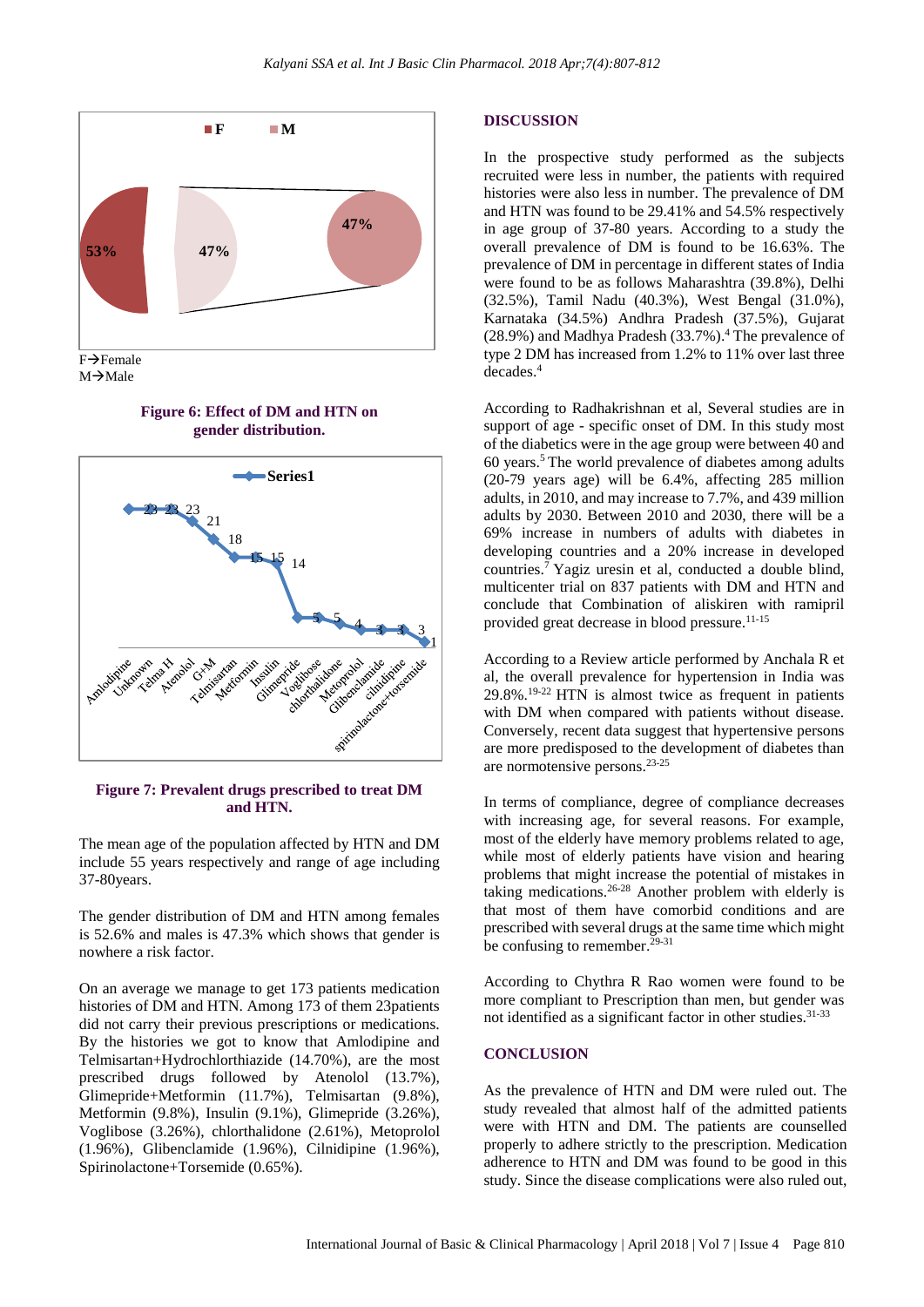the health care professionals are recommended to spread awareness on DM and HTN and disease management in order to control disease and improve health outcomes

*Funding: No funding sources Conflict of interest: None declared Ethical approval: Not required*

## **REFERENCES**

- 1. Venugopal K, Mohammed MZ. Prevalence of hypertension in type-2 diabetes mellitus. CHRISMED J Health Res 2014;1:223-7.
- 2. Huang XB, Tang WW, Liu Y, Hu R, Ouyang LY, Liu J-x, et al., Prevalence of diabetes and unrecognized diabetes in hypertensive patients aged 40 to 79 years in southwest China; 2017.
- 3. Simonson DC, Etiology and prevalence of hypertension in diabetic patients, Diabetes Care (PubMed). 1988 Nov-Dec;11(10):821-7.
- 4. Shah A, Afzal M, Prevalence of diabetes and hypertension and association with various risk factors among different Muslim populations of Manipur, India, J Diabetes Metab Disord. 2013;12:52.
- 5. Gupta A, Gupta R, Sarna M, Rastogi S, Gupta VP, Kothari K. Prevalence of diabetes, impaired fasting glucose and insulin resistance syndrome in an urban Indian population. Diabetes research and clinical practice. 2003 Jul 1;61(1):69-76.
- 6. Fowler MJ. Microvascular and macrovascular complications of diabetes. Clin Diabetes. 2008;26:77- 82.
- 7. Long AN, Jack SD, The Comorbidities of Diabetes and Hypertension: Mechanisms and Approach to Target Organ Protection, J Clin Hypertens. 2011 Apr;13(4):244-51.
- 8. Radhakrishnan S, Ekambaram M. Prevalence of diabetes and hypertension among a tribal population in Tamil Nadu. Arch Med Health Sci. 2015;3:66-71.
- 9. Gupta A, Gupta R, Sharma KK, Lodha, Achari V, Arthur J, et al. Prevalence of diabetes and cardiovascular risk factors in middle-class urban participants in India, BMJ Open Diabetes Research and Care; 2014.
- 10. Shaw JE, Sicree RA, Zimmet PZ. Global estimates of the prevalence of diabetes for 2010 and 2030. Diabetes research and clinical practice. 2010 Jan 1;87(1):4-14.
- 11. Plakas S, Mastrogiannis D, Mantzorou M. Validation of the 8-Item Morisky Medication Adherence Scale in Chronically Ill Ambulatory Patients in Rural Greece. March 2016;6:158-69.
- 12. Unni EJ, Farris KB. Unintentional non-adherence and belief in medicines in older adults. Patient education and counseling. 2011 May 1;83(2):265-8.
- 13. Tan XI, Patel I, Chang J. Review of the four item Morisky medication adherence scale (MMAS-4) and eight item Morisky medication adherence scale (MMAS-8). Innovations in Pharmacy. 2014;5(3):5.
- 14. Uresin Y, Taylor AA, Kilo C, Tschöpe D, Santonastaso M, Ibram G, et al. Efficacy and safety of

the direct renin inhibitor aliskiren and ramipril alone or in combination in patients with diabetes and hypertension. Journal of the Renin-Angiotensin-Aldosterone System. 2007 Dec;8(4):190-200.

- 15. Konzem SL, Devore VS, Bauer DW, Controlling hypertension in patients with diabetes, Europe PMC., American Family Physician 2002;66(7):1209-14.
- 16. Gress TW, Nieto FJ, Shahar E, Wofford MR, Brancati FL. Hypertension and antihypertensive therapy as risk factors for type 2 diabetes mellitus. New England Journal of Medicine. 2000 Mar 30;342(13):905-12.
- 17. Shaw JE, Sicree RA, Zimmet PZ. Global estimates of the prevalence of diabetes for 2010 and 2030. Diabetes Res Clin Pract. 2010;12:4-14.
- 18. Anchala R, Kannuri KK, Pant H, Khan H, Oscar H, Franco C et al. Hypertension in India: a systematic review and meta-analysis of prevalence, awareness, and control of hypertension, J Hypertens. 2014 Jun;32(6):1170-7.
- 19. Osterberg L, Blaschke T. Adherence to medication. N Engl J Med. 2005;353:487-97.
- 20. Wild S, Roglic G, Green A, Sicree R, King H, Global Prevalence of Diabetes: Estimates for the year 2000 and projections for 2030, Diabetes Care. 2004;27(5):1,047-1,053.
- 21. Pinhas-Hamiel O, Zeitler P. The global spread of type 2 diabetes mellitus in children and adolescents, J. Pediatr. 2005;146(5):693-700.
- 22. National High Blood Pressure Education Program Working Group report on hypertension in diabetes, Hypertension. 1994;23(2):145-15.
- 23. Sowers JR, Epstein M, Frohlich ED. Diabetes, hypertension, and cardiovascular disease: an update, Hypertension. 2001;37(4):1053-9.
- 24. Praska JL, Kripalani S, Seright AL, Jacobsen TA. Identifying and assisting low-literacy patients with medication use: a survey of community pharmacies. Ann Pharmacother. 2005;39:1441-5.
- 25. Hill-Briggs F, Gary TL, Bone LR, Hill MN, Levine DM, Bancati FL. Medication adherence and diabetes control in urban African Americans with type 2 diabetes. Health Psychol. 2005;24:349-57.
- 26. Rubin RR. Adherence to pharmacologic therapy in patients with type 2 diabetes mellitus. Am J Med. 2005;118:27S-34S.
- 27. Grant RW, Singer DE, Meigs JB. Medication adherence before an increase in antihypertensive therapy: a cohort study using pharmacy claims data. Clin Ther. 2005;27:773-81.
- 28. Pendota S, Surabhineni SAK, Katnapally AS, Porandla D, Beemreddy SK. Classification and applying pharmacovigilance principles to study adverse drug reaction and its management, IJBCP, 2017;6(11).
- 29. Akshaya Kalyani SS, Srihitha P. An Epidemiological Study on Adverse Drug Reactions in Indian Population: Meta-Analysis. International Journal of Pharmaceutical and Clinical Research. 2017;9(10):654-9.